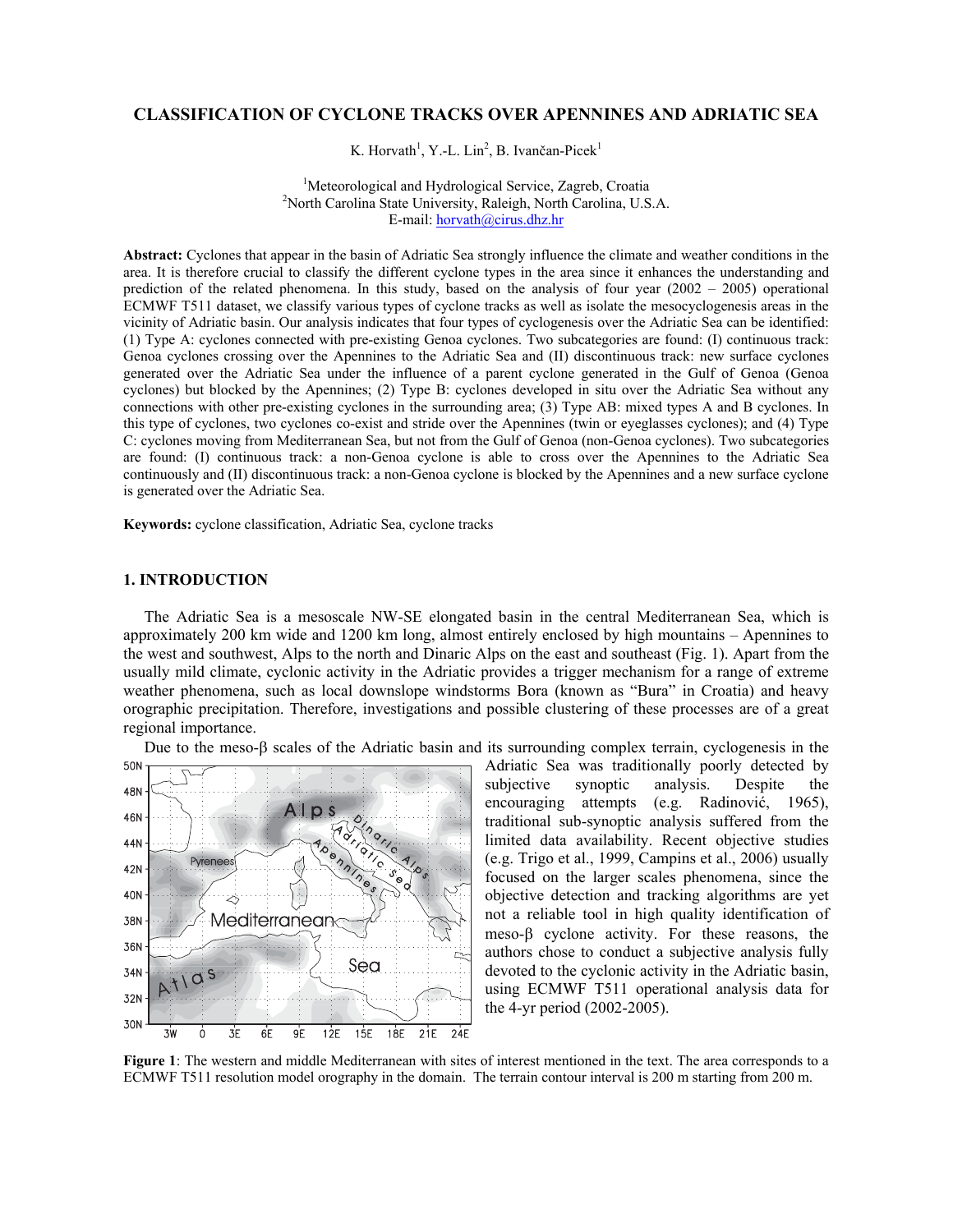# **2. CLASSIFICATION OF ADRIATIC CYCLONES**

The subjective analysis was based on the operational forecasters' experience of the Meteorological and Hydrological Service of Croatia. The analysis included additional subjective vorticity as well as the objective mean sea level pressure (MSLP) intensity and cyclone duration guidance that included 2 hPa closed MSLP isobar in at least 6 hours (two subsequent analysis periods) for the affirmative cyclone identification.



**Figure 2.a-b**: Track plots of Genoa cyclones. Left: Type A-I continuous. Right: Type A-II discontinuous cyclones. Most of the A-I cyclones cross the Apennine peninsula in the north, whilst most of the A-II cyclones traverse to Adriatic over the middle Apennines.

Based on the selected classification criteria, several types of cyclones that appear in the Adriatic basin and their associated tracks are detected and classified as the following types:

- 1. A Genoa cyclones (Gulf of Genoa and northern Italy)
	- a. A-I continuous Genoa cyclones
	- b. A-II discontinuous Genoa cyclones
- 2. B Adriatic cyclones
	- a. B-I northern Adriatic cyclones
	- b. B-II middle Adriatic cyclones
- 3. AB both Genoa and Adriatic cyclones exist (twin or eyeglass cyclones)
- 4. C non-Genoa and non-Adriatic cyclones
	- a. C-I continuous cyclones
	- b. C-II discontinuous cyclones

Most of the cyclones  $(\sim 35\%)$  that appear in the Adriatic are cyclones that originate in the Gulf of Genoa or northern Italy, commonly referred to as Genoa or Alpine lee cyclones and here identified as the Type A cyclones (Fig. 2.a-b). This reflects the fact that in winter the area is the most active cyclogenesis region in the whole western Mediterranean (e.g., Trigo et al., 1999). Indeed, in our study the Genoa cyclones occur in winter (DJF) are twice as frequent as those in other seasons (Table 1). This result resembles the outcome of several subjective studies (e.g. Radinović, 1965, Campins et al., 2000). On the other hand, a number of objective studies (Campins et al., 2006, Maheras et al., 2001) indicated that summer is the main season for Genoa cyclone activity. Thus it seems that deeper winter cyclones steered by the upper level trough have a stronger preference to traverse the Apennine range, whilst shallow summer cyclones are more stationary and

**Table 1**. Seasonal variability of the cyclone types in the Adriatic region detected in period 2002-2005

|              |    | AB | $B-I$ | $B-II$ | C-l | $C-II$ | <b>TOTAL</b> |
|--------------|----|----|-------|--------|-----|--------|--------------|
| DJF          | ΙV |    | 14    |        | 14  |        | 48           |
| <b>MAM</b>   |    |    |       |        |     |        | 29           |
| <b>JJA</b>   |    |    |       |        |     |        |              |
| SON          |    |    |       |        | 10  |        | 32           |
| <b>TOTAL</b> | 94 |    | 35    | 10     | 36  |        | 130          |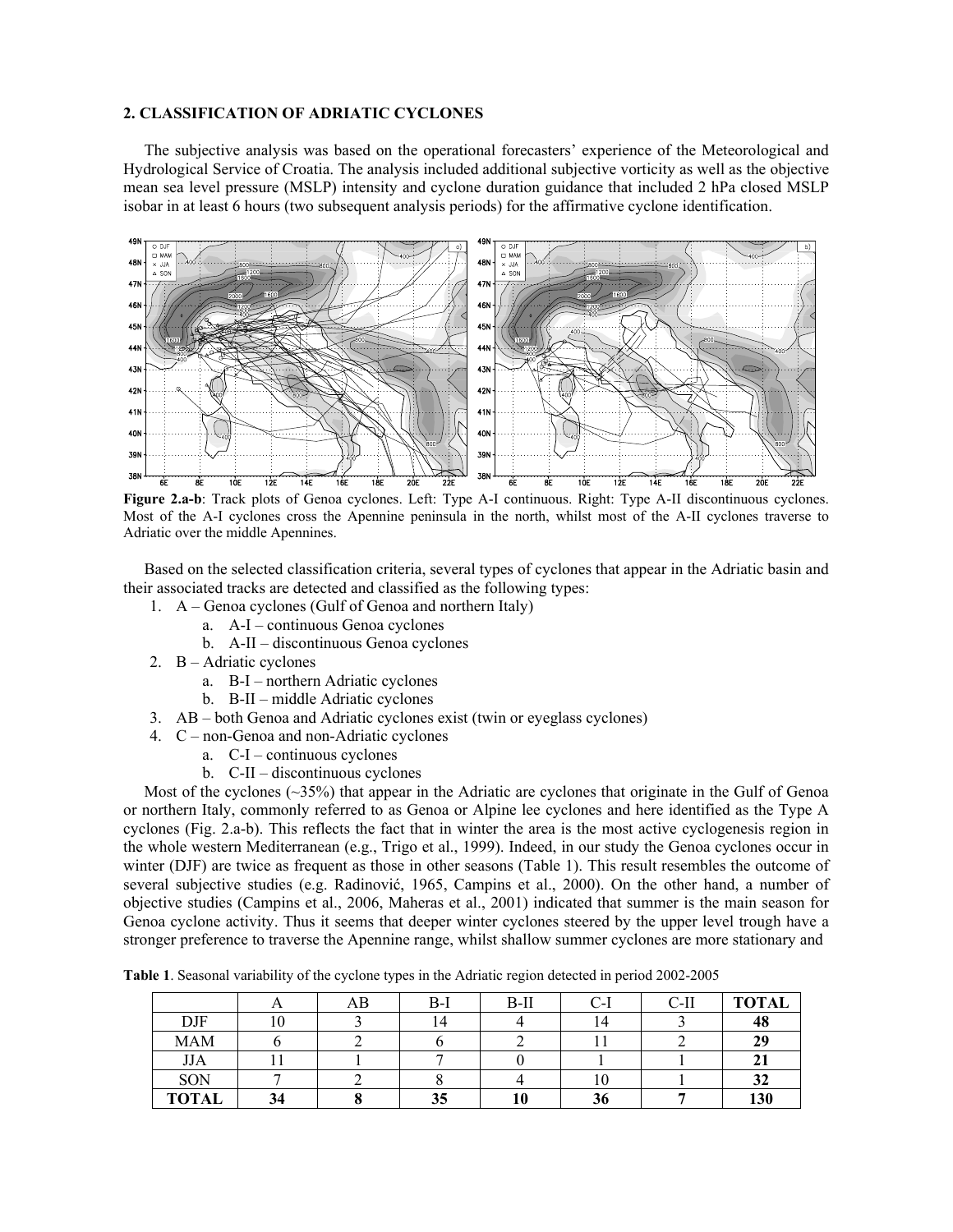

Figure 3.a-b: Left: Type B-I Adriatic cyclones move from north to south along the Adriatic Sea and Type B-II Adriatic cyclones initiate in the lee of Middle Apennines and traverse the Adriatic perpendicular to the main basin axes. Right: Type AB (twin, "eyeglass") cyclone – two cyclone centres simoultaneously coexist.

have their paths along the western Apennine coast. Two main types of Genoa cyclones that traverse to Adriatic were detected according to the criterion of continuity across the Apennine mountain range. Most of the Genoa cyclones initiate over the lee of the continental Alpine mountain range, close to the Gulf of Genoa, retaining their continuity during the traversal over the peninsula (Genoa A-I type). These cyclones usually cross the northern, lower part of the Apennines along the Po Valley to northern Adriatic where tracks start to diverge (Fig. 2.a).

Occasionally, Genoa cyclones move along the western Italian coast to the Tyrrhenian Sea before traversing to the Adriatic over the higher parts of the Apennines. Such a cyclone track often results in a discontinuous cyclone track with two separate MSLP and circulation centers, present simultaneously on both sides of the mountain. In subsequent development, typically the windward center experiences cyclolysis and the lee center strengthens and eventually replaces the parent cyclone. Although the temporal resolution of the dataset is rather coarse with respect to advection time scale over the mountain, such processes were identified over the Apennines, constituting the Type A-II Genoa cyclones (Fig. 2b). It is anticipated that the number of discontinuous cases would increase with the increase of the time resolution of the reanalysis dataset.

Two major types and tracks of intrinsic Adriatic cyclones (Type B) are detected and contribute to 25% of the total number of detected cyclones in the region (Table 1). The first subcategory of Type B cyclones (i.e., Type B-I) initiate in the lee of Alps in the northern Adriatic Sea and moves southeastward along the basin



**Figure 4.a-b**: Track plots of non-Adriatic and non-Genoa cyclones. Left: continuous C-I and Right: discontinuous C-II cyclones. This type of cyclones is initiated in the areas of Pyrenees, Iberia, Atlas, Alboran Sea and Atlantic as well as over the Mediterranean.